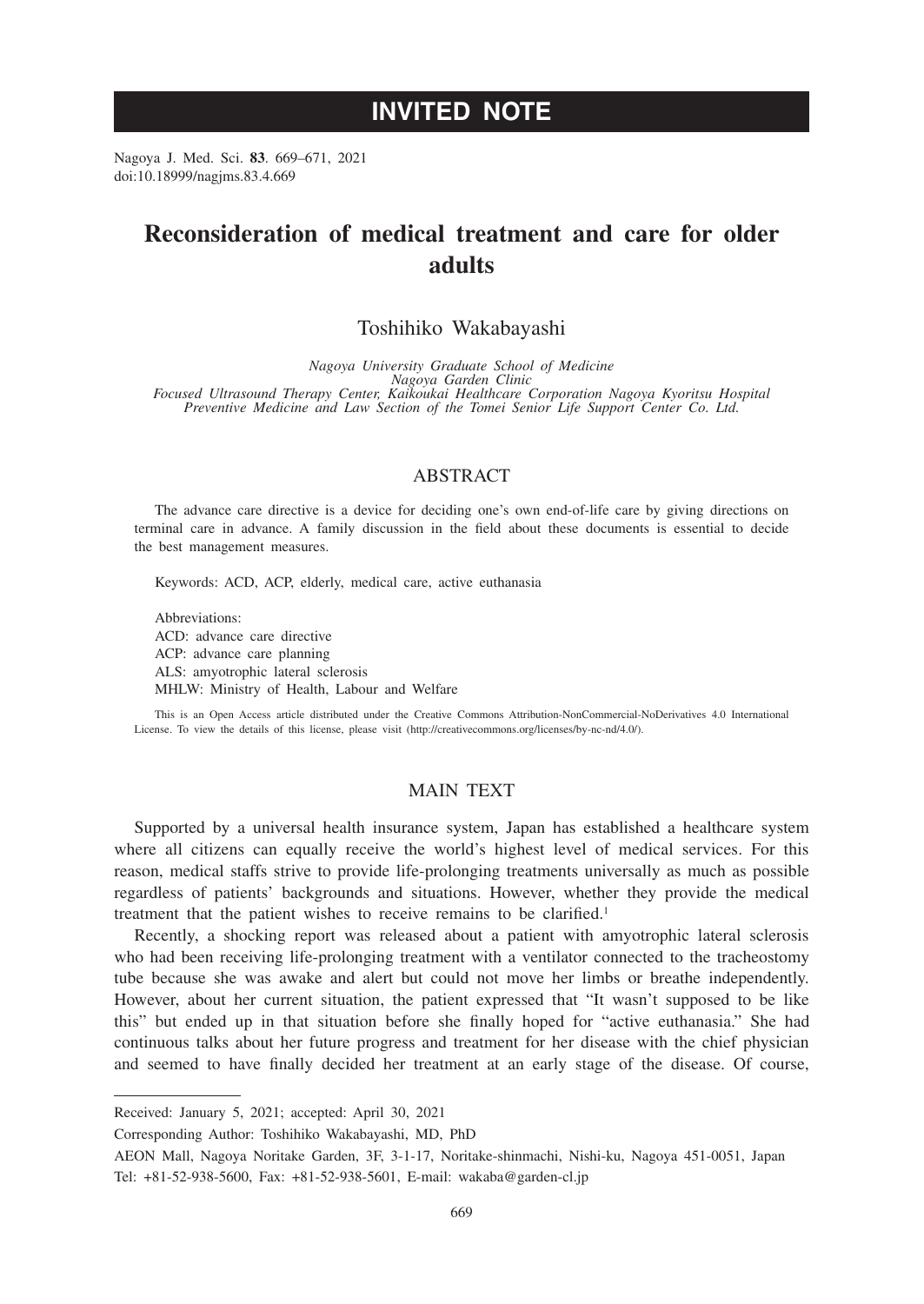it was clearly explained to her beforehand that "active euthanasia" was not accepted legally in the country. However, as a result, she was puzzled over her current situation, because it was unlike the condition that she imagined in the early stage of the disease. She wished for active euthanasia because she felt that her "reality was not accepted." It was in a situation that she could not declare her intentions by herself, and the remark to relieve herself of her suffering moved many Japanese to tears.

Japan has not established a legal system to support informed consent in a terminal care settings, which sometimes causes confusions like that of the patient. When recovery from an illness is no longer possible, "death with dignity" becomes an option, in which the dying person's intention is to have a natural death without receiving further life support. An increasing number of patients who opt for this end-of-life decision in a way that their families can understand are gradually increasing even in Japan. This is a totally different situation from euthanasia.

Each patient has different wishes for the kind of medical treatment they want to receive at the end-of-life. Desires and responses to life-prolonging treatments are also different. Data from the Ministry of Health, Labour and Welfare (MHLW) show that approximately 70% of the patients are unable to decide or express their preferred medical treatment and care in life-threatening situations.

In May 2007, the MHLW released the "Guidelines on the decision-making process for end-oflife care." It stated that patients' wishes should be respected and that crucial decisions should be made by medical treatment and care teams. However, the guidelines do not mention the immunity requirements for discontinuing life-prolonging treatment once started.<sup>2</sup> This means that the patient must plan carefully in advance, because the treatment could not be regressed once given.

When one faces end-of-life, it is often unpredictable. No one can predict when a stroke, myocardial infarction, or dementia will occur. Some have offered the opinion that terminal care wishes should be discussed with family and close friends on a regular basis and that a third party should be informed about these wishes beforehand. However, unlike some Western countries, Japan's legal system lags behind in this regard.<sup>3</sup>

Accordingly, in recent years, in Japan, advance care planning (ACP), or life meeting with family and care managers has been recommended, where terminal care wishes can be discussed in advance.4 An advanced care directive (ACD) is also helpful, as it allows patients' wishes to be respected when the need arises in a terminal care setting by documenting their end-of-life care preferences and preparing a notarial deed beforehand.<sup>5</sup>

The ACD is the only device for deciding end-of-life care by giving directions on terminal care in advance in case one becomes unable to communicate these wishes in the future. Prior arrangements are important for smooth implementation when the need arises by designating a medical proxy who should be informed in case of an emergency. One must have a family discussion with experts in the field about these documents and should be informed of the best management measures.<sup>6</sup>

Individuals are urged to consider these major decisions ahead of time before it is too late.

#### DISCLOSURE STATEMENT

The author has no conflicts of interest related to this study.